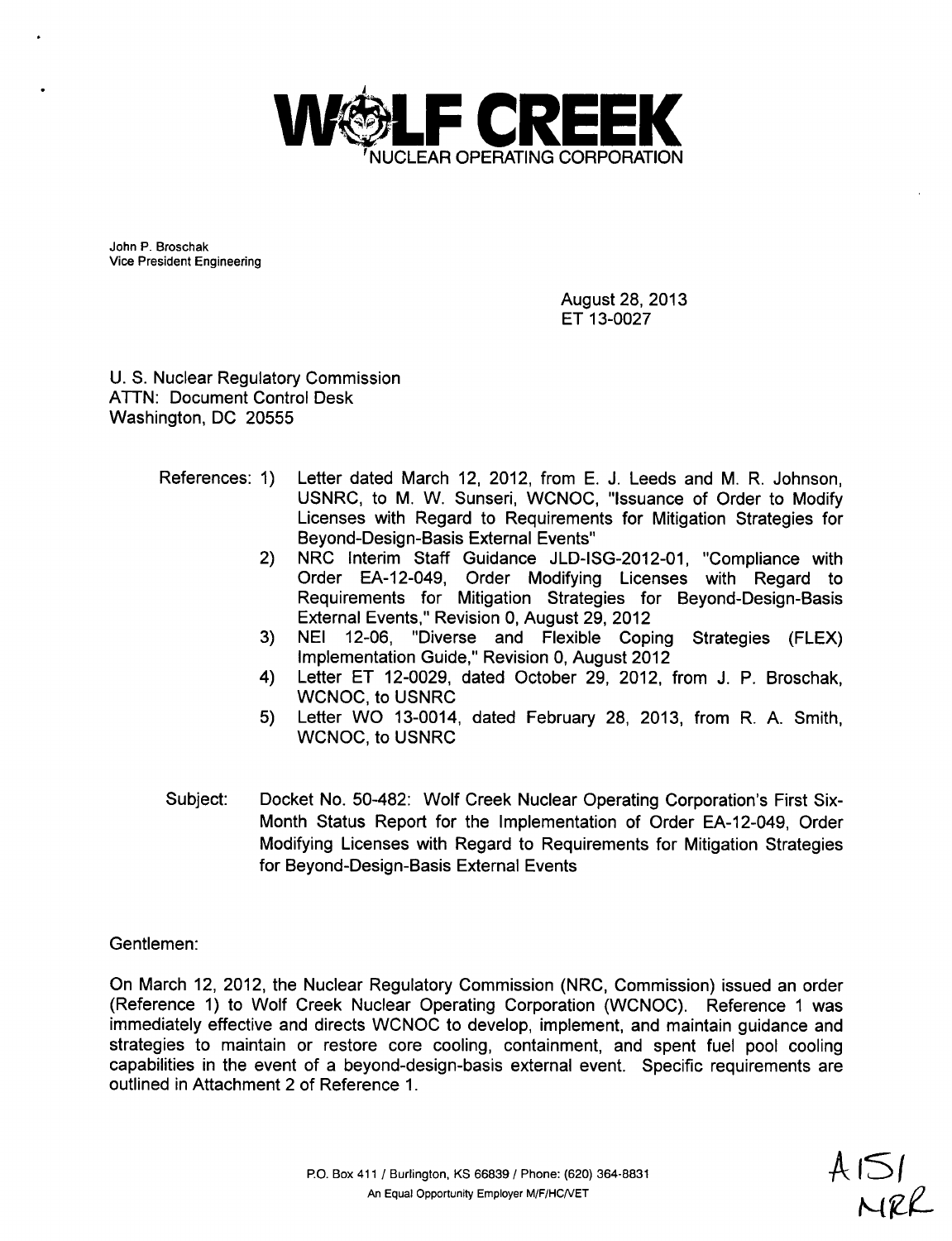ET 13-0027 Page 2 of 3

Reference 1 required submission of an initial status report 60 days following issuance of the final interim staff guidance (Reference 2) and an Overall Integrated Plan (OIP) pursuant to Section IV, Condition C. Reference 2 endorses industry guidance document NEI 12-06, Revision 0 (Reference 3) with clarifications and exceptions identified in Reference 2. Reference 4 provided the WCNOC initial status report regarding mitigation strategies. Reference 5 provided the WCNOC OIP.

Reference 1 requires submission of a status report at six-month intervals following submittal of the OIP. Reference 3 provides direction regarding the content of the status reports. The purpose of this letter is to provide the first six-month status report pursuant to Section IV, Condition C.2, of Reference 1, that delineates progress made in implementing the requirements of Reference 1. The attached report provides an update of milestone accomplishments since submittal of the OIP, including any changes to the compliance method, schedule, or need for relief and the basis, if any.

This letter contains no commitments. If you have any questions concerning this matter, please contact me at (620) 364-4085, or Mr. Michael J. Westman at (620) 364-4009.

Sincerely,

John P. Browchil

John P. Broschak

JPB/rlt

**Attachment** 

cc: C. F. Lyon (NRC), w/a N. F. O'Keefe (NRC), w/a S. A. Reynolds (NRC), w/a Senior Resident Inspector (NRC), w/a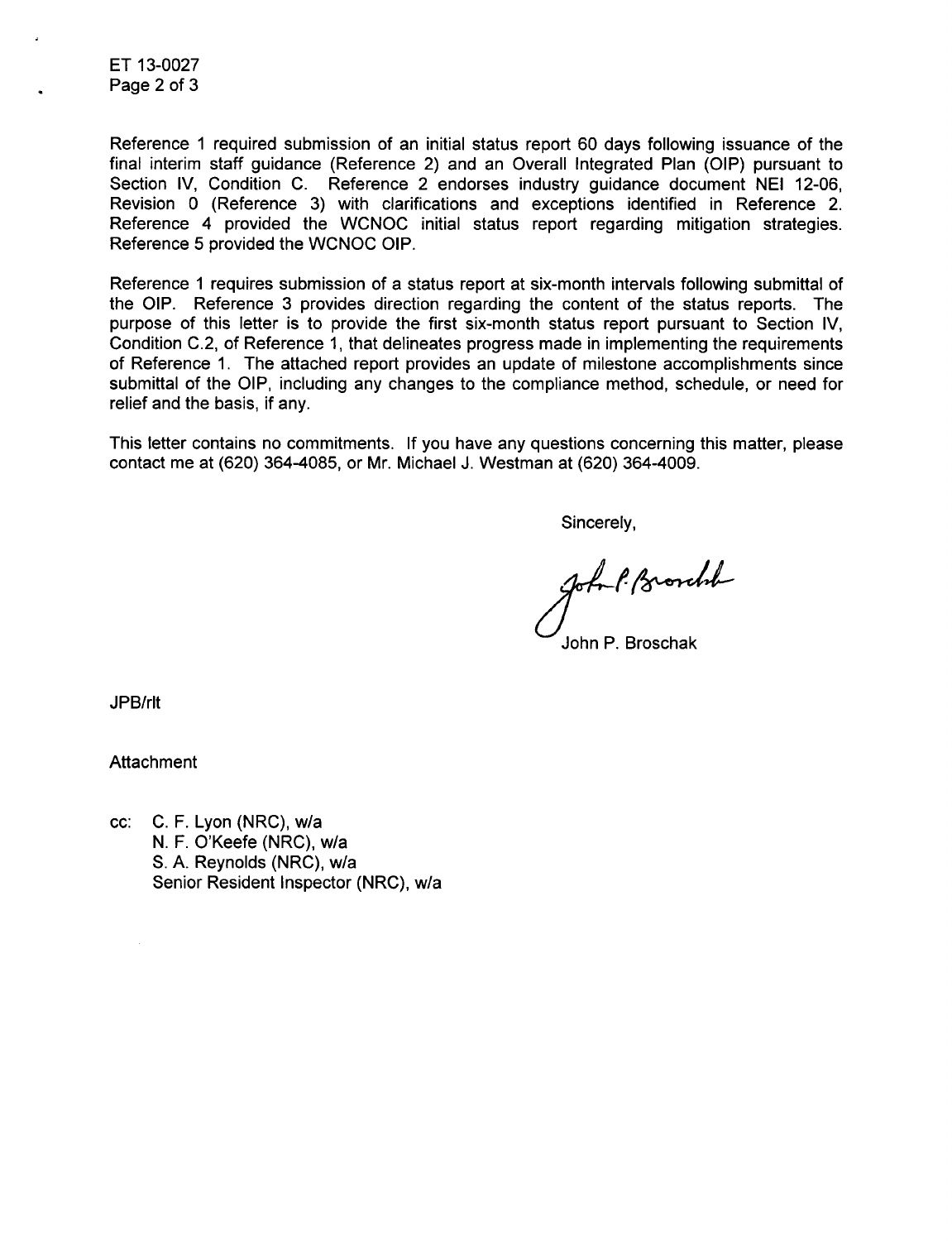**STATE** OF **KANSAS COUNTY** OF COFFEY )<br>)SS )

John P. Broschak, of lawful age, being first duly sworn upon oath says that he is Vice President Engineering of Wolf Creek Nuclear Operating Corporation; that he has read the foregoing document and knows the contents thereof; that he has executed the same for and on behalf of said Corporation with full power and authority to do so; and that the facts therein stated are true and correct to the best of his knowledge, information and belief.

John P. Broschak

/ioe $P$ resident Engineering

SUBSCRIBED and sworn to before me this  $28\frac{th}{2}$  day of  $\frac{August}{\Delta}$ , 2013.

**GAYLE SHEPHEARD E Notary Public - State of Kansas**<br>Appt. Expires 712412015 **My Appt. Expires** 

Expiration Date *`11,ý40,0 15-*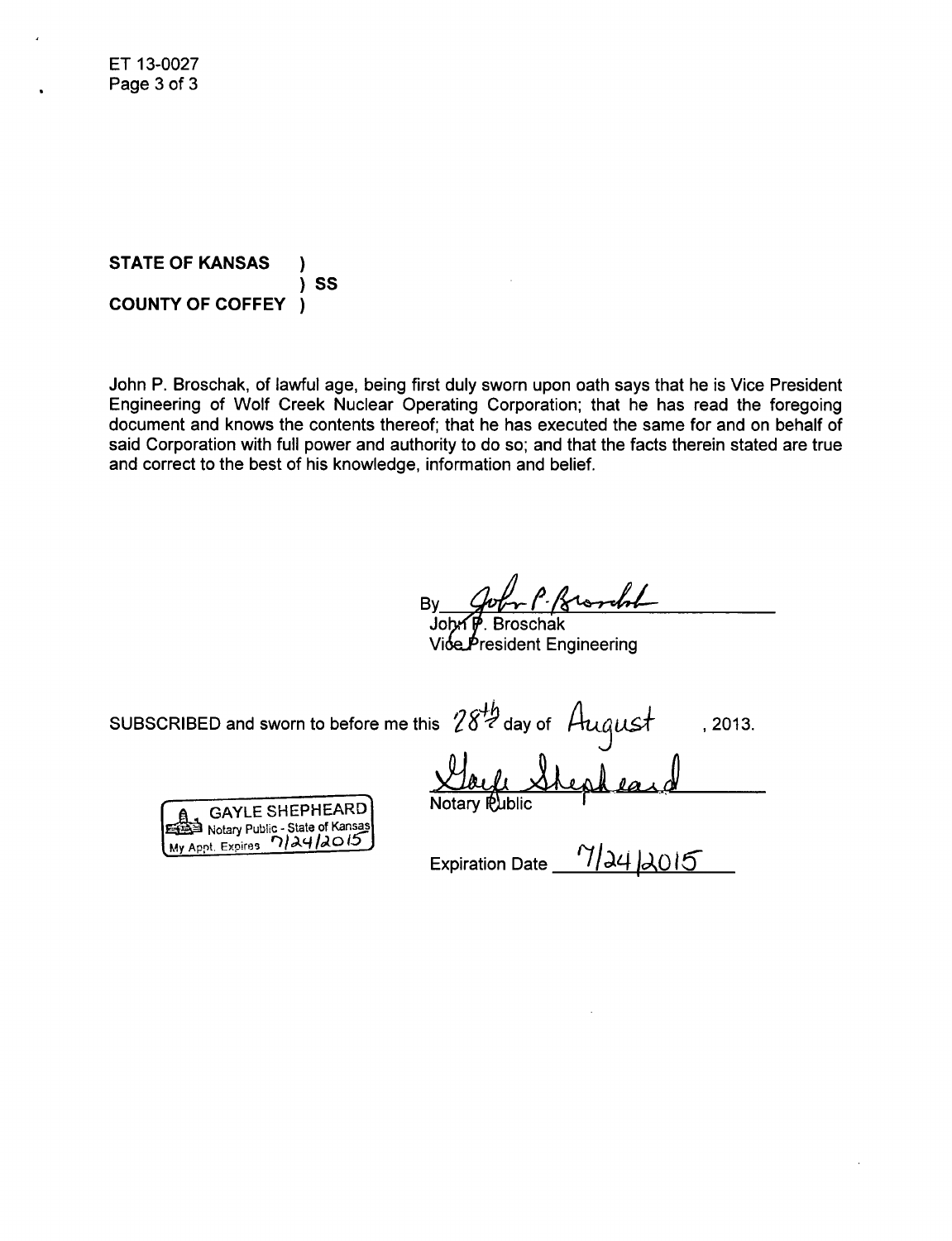## Wolf Creek Nuclear Operating Corporation's (WCNOC) First Six-Month Status Report for the Implementation of Order EA-12-049, "Issuance of Order to Modify Licenses with Regard to Requirements for Mitigation Strategies for Beyond-Design-Basis External Events"

WCNOC developed an Overall Integrated Plan (OIP) (Reference 1), documenting the diverse and flexible strategies (FLEX), in response to Reference 2. This attachment provides an update of milestone accomplishments since submittal of the OIP, including any changes to the compliance method, schedule, or need for relief/relaxation and the basis, if any.

#### Milestone Accomplishments

The following milestones have been completed since the development of the OIP (Reference 1), and are current as of July 31, 2013.

- **FLEX Strategy Evaluation Complete**
- **"** Modifications Evaluation Complete
- \* Procedures Pressurized Water Reactor Owners Group (PWROG) issues Nuclear Steam Supply System (NSSS)-specific guidelines - Complete

#### Milestone Schedule Status

The following provides an update to Attachment 2 of the OIP. It provides the activity status of each item, and whether the expected completion date has changed. The dates are planning dates and are subject to change as design and implementation details are developed.

The revised milestone target completion dates do not impact the order implementation date. Italicized text denotes that either a Milestone was updated or was not in the original OIP.

| <b>Milestone</b>                       | <b>Target</b><br><b>Completion</b><br><b>Date</b> | <b>Activity</b><br><b>Status</b> | <b>Revised</b><br><b>Target</b><br><b>Completion</b><br><b>Date</b> |
|----------------------------------------|---------------------------------------------------|----------------------------------|---------------------------------------------------------------------|
| Submit 60-Day Status Report            | Oct 2012                                          | Complete                         |                                                                     |
| Submit Overall Integrated Plan         | Feb 2013                                          | Complete                         |                                                                     |
| <b>Submit 6-Month Updates:</b>         |                                                   |                                  |                                                                     |
| Update 1                               | Aug 2013                                          | Complete                         |                                                                     |
| Update 2                               | Feb 2014                                          | <b>Not Started</b>               |                                                                     |
| Update 3                               | Aug 2014                                          | <b>Not Started</b>               |                                                                     |
| Update 4                               | Feb 2015                                          | <b>Not Started</b>               |                                                                     |
| <b>FLEX Strategy Evaluation</b>        | Apr 2013                                          | Complete                         |                                                                     |
| <b>Walk-Throughs or Demonstrations</b> | Sep 2014                                          | <b>Not Started</b>               |                                                                     |
| <b>Perform Staffing Analysis</b>       | Dec 2013                                          | On-Going                         | Oct 2014                                                            |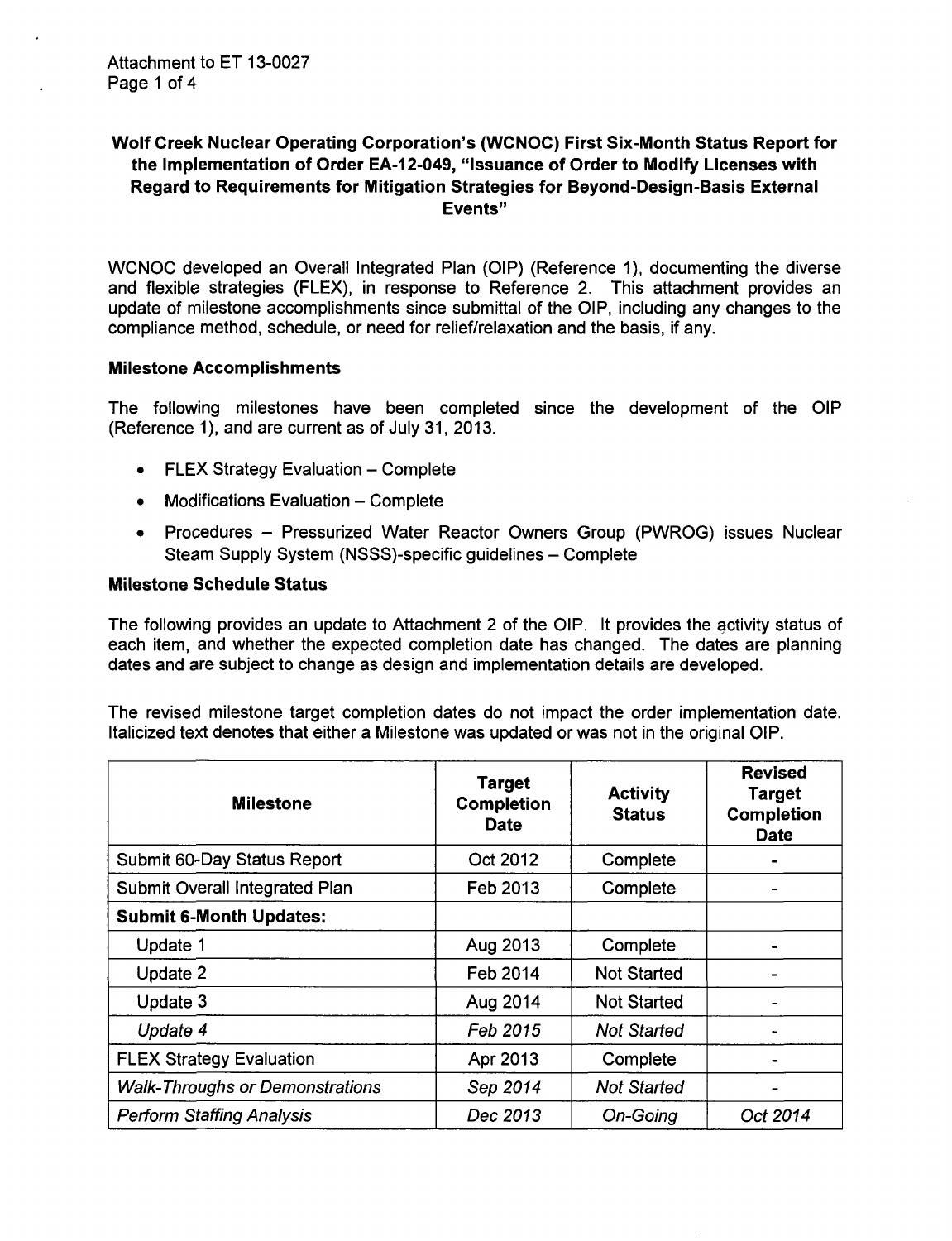$\ddot{\phantom{a}}$ 

| <b>Milestone</b>                                                        | <b>Target</b><br>Completion<br><b>Date</b> | <b>Activity</b><br><b>Status</b> | <b>Revised</b><br><b>Target</b><br><b>Completion</b><br><b>Date</b> |
|-------------------------------------------------------------------------|--------------------------------------------|----------------------------------|---------------------------------------------------------------------|
| <b>Modifications:</b>                                                   |                                            |                                  |                                                                     |
| <b>Modifications Evaluation</b>                                         | Apr 2013                                   | Complete                         |                                                                     |
| N-1 Walkdown                                                            | Apr 2014                                   | <b>Not Started</b>               |                                                                     |
| <b>Design Engineering</b>                                               | Jan 2014                                   | On-Going                         |                                                                     |
| <b>Implementation Outage</b>                                            | Feb 2015                                   | <b>As Scheduled</b>              |                                                                     |
| <b>FLEX Equipment:</b>                                                  |                                            |                                  |                                                                     |
| <b>Procure On-Site Equipment</b>                                        | Dec 2014                                   | On-Going                         |                                                                     |
| <b>Develop Strategies with Regional</b><br><b>Response Center (RRC)</b> | Nov 2013                                   | <b>Started</b>                   | Aug 2014                                                            |
| Install Off-Site Delivery Station (if<br>necessary)                     | Sep 2014                                   | <b>Not Started</b>               |                                                                     |
| <b>Procedures:</b>                                                      |                                            |                                  |                                                                     |
| <b>PWROG issues NSSS-specific</b><br>guidelines                         | Jun 2013                                   | Complete                         |                                                                     |
| Create Wolf Creek Flex Support<br>Guidelines (FSG)                      | Jun 2014                                   | <b>On-Going</b>                  | Aug 2014                                                            |
| <b>Create Maintenance Procedures</b>                                    | <b>Jul 2014</b>                            | <b>Not Started</b>               |                                                                     |
| Training:                                                               |                                            |                                  |                                                                     |
| <b>Develop Training Plan</b>                                            | <b>Jul 2014</b>                            | <b>Not Started</b>               |                                                                     |
| <b>Training Complete</b>                                                | Feb 2015                                   | <b>Not Started</b>               |                                                                     |
| <b>Submit Completion Report</b>                                         | Mar 2015                                   | <b>Not Started</b>               | Apr 2015                                                            |

## Changes to Compliance Method

While WCNOC has begun to prepare modification packages, at this time there are no finalized changes to the compliance method as documented in the OIP (Reference 1).

# Need for Relief/Relaxation and Basis for the Relief/Relaxation

WCNOC expects to comply with the order implementation date and no relief/relaxation is required at this time.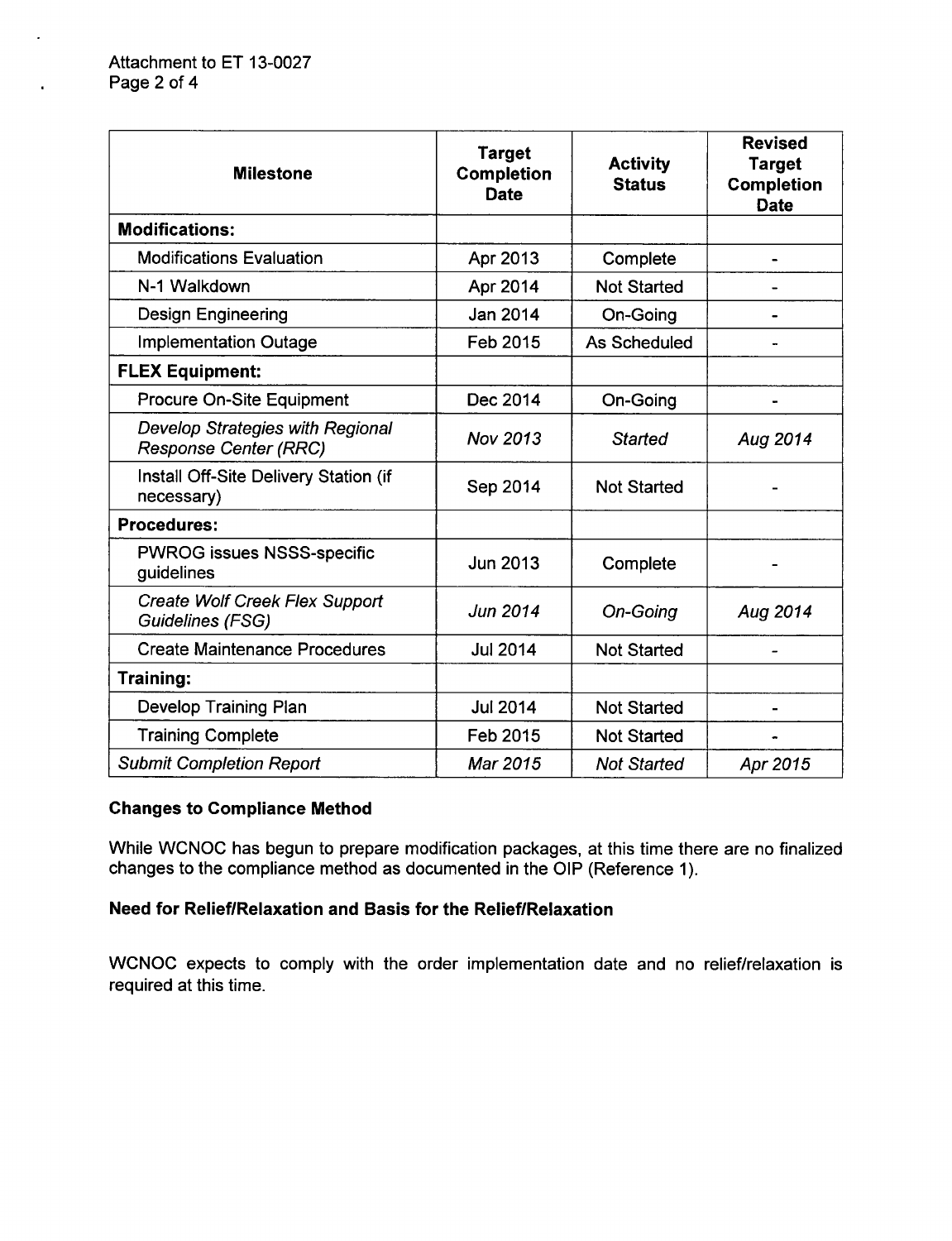$\ddot{\phantom{a}}$ 

# Open Items from Overall Integrated Plan

The following table provides a summary of the open items documented in the OIP and the status of each item.

| Open<br>Item# | <b>Overall Integrated Plan Open Item</b>                                                                                                                                                                                                                                                                                                                                                               | <b>Status</b>                                                                                                                                                                                                     |
|---------------|--------------------------------------------------------------------------------------------------------------------------------------------------------------------------------------------------------------------------------------------------------------------------------------------------------------------------------------------------------------------------------------------------------|-------------------------------------------------------------------------------------------------------------------------------------------------------------------------------------------------------------------|
| OI1           | Finalize the location of the FLEX<br>storage building. The deployment<br>routes, distances, and times provided<br>in this report are bounded for the<br>currently proposed locations but will<br>be updated as necessary.                                                                                                                                                                              | Started. The location of the two FLEX<br>storage buildings has been selected.<br>WCNOC is now working to confirm the<br>deployment routes, distances, and times<br>presented in the OIP bound these<br>locations. |
| OI2           | Perform containment evaluation,<br>using Generation of Thermal<br><b>Hydraulic Information for Containment</b><br>[GOTHIC], based on the boundary<br>conditions described in Section 2 of<br>NEI 12-06. Based on the results of<br>this evaluation, required actions to<br>ensure maintenance of containment<br>integrity and required instrument<br>function will be developed.                       | Started. The GOTHIC analysis work is<br>in progress. Once the results of the<br>evaluation are known required actions<br>will be developed.                                                                       |
| OI3           | The current Condensate Storage<br>Tank [CST] and CST pipe chase are<br>non-seismic. Therefore, WCNOC is<br>currently pursuing two options; the<br>qualification and hardening of the<br>existing CST, or the construction of a<br>new 670,000 gallon seismically<br>qualified and missile protected CST.<br>One of these options must be<br>completed before the volume of the<br>CST can be credited. | Started. When WCNOC receives the<br>updated Ground Motion Response<br>Spectrum (GMRS) results a final<br>decision to harden the existing tank or<br>construct a new tank will be made.                            |
| OI4           | Modify the Refueling Water Storage<br>Tank [RWST] to protect it from<br>tornado missiles or identify a borated<br>source that is protected for tornados<br>and can be utilized to provide core<br>cooling when steam generators are<br>not available.                                                                                                                                                  | Started. When WCNOC receives the<br>updated GMRS results the modifications<br>required for the RWST will be finalized.                                                                                            |
| OI 5          | For non-Class 1E instrumentation that<br>will be repowered using a temporary<br>battery, an analysis will need to be<br>performed to determine battery life<br>and frequency of replacing battery.                                                                                                                                                                                                     | Not started.                                                                                                                                                                                                      |